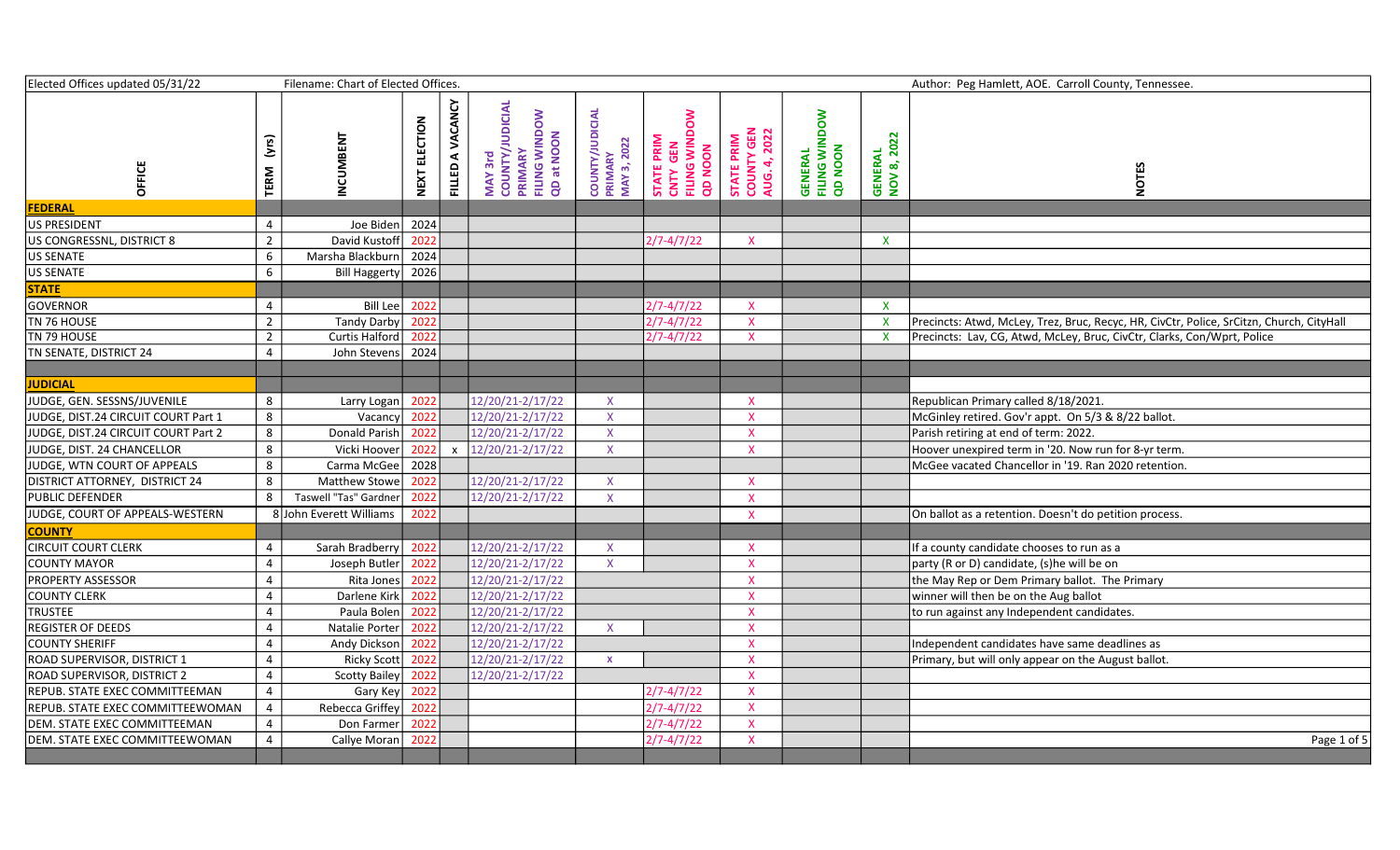| <b>OFFICE</b>                                    | TERM<br>( <u>yrs)</u> | NCUMBEN                                                    | NEXT<br>ELECTION<br>FILLED A |                  | <b>VACANCY</b><br>MAY 3rd<br>COUNTY<br>PRIMARY<br>FILING<br>VINDOW<br>QD at<br>QD at | PRIMARY<br>MAY 3, 2022<br>COUNTY/<br>JUDICIAL | GEN<br>STATE<br>PRIM<br>CNTY GEN<br>FILING<br>WINDOW | STATE<br>PRIM<br>COUNTY<br>GEN AU | <b>NOON dD</b><br><b>GENERAL<br/>FILING<br/>WINDOW</b> | <b>GENERAL</b><br><b>GENERAL</b><br><b>DO 2022</b><br><b>NOTES</b> |                                                              |
|--------------------------------------------------|-----------------------|------------------------------------------------------------|------------------------------|------------------|--------------------------------------------------------------------------------------|-----------------------------------------------|------------------------------------------------------|-----------------------------------|--------------------------------------------------------|--------------------------------------------------------------------|--------------------------------------------------------------|
| <b>COUNTY COMMISSIONERS:</b>                     |                       |                                                            |                              |                  |                                                                                      |                                               |                                                      |                                   |                                                        |                                                                    |                                                              |
| <b>DISTRICT 1 (3 positns)</b>                    | $\overline{4}$        | Darrell Ridgely                                            | 2022                         |                  | 12/20/21-2/17/22                                                                     |                                               |                                                      | $\boldsymbol{\mathsf{X}}$         |                                                        |                                                                    | If a county candidate chooses to run as a                    |
| Atwood, Cedar Grove, Lavinia                     | $\overline{4}$        | Jeremy Fowler                                              | 2022                         |                  | 12/20/21-2/17/22                                                                     |                                               |                                                      | $\boldsymbol{\mathsf{X}}$         |                                                        |                                                                    | party (R or D) candidate, (s)he will be on                   |
|                                                  | $\overline{4}$        | Randy Long                                                 | 2022                         |                  | 12/20/21-2/17/22                                                                     |                                               |                                                      | $\boldsymbol{\mathsf{X}}$         |                                                        |                                                                    | the May Rep or Dem Primary ballot. The Primary               |
| <b>DISTRICT 2 (2 positns)</b>                    | 4                     | Ronnie Murphy                                              | 2022                         |                  | 12/20/21-2/17/22                                                                     |                                               |                                                      | $\mathsf{X}$                      |                                                        |                                                                    | winner will then be on the Aug ballot                        |
| McLemoresville, Trezevant                        | 4                     | Lana Suite                                                 | 2022                         | X                | 12/20/21-2/17/22                                                                     |                                               |                                                      | $\mathsf{X}$                      |                                                        |                                                                    | 4-year term begins 2022.                                     |
| <b>DISTRICT 3 (2 positns)</b>                    | $\Delta$              | Steve Parker                                               | 2022                         |                  | 12/20/21-2/17/22                                                                     |                                               |                                                      | $\overline{\mathsf{x}}$           |                                                        |                                                                    |                                                              |
| BV, Bruceton, Spanish Grove, Vale                | 4                     | Larry Spencer                                              | 2022                         |                  | 12/20/21-2/17/22                                                                     |                                               |                                                      | $\boldsymbol{\mathsf{x}}$         |                                                        |                                                                    | Independent candidates have same deadlines as                |
| <b>DISTRICT 4 (2 positns)</b>                    | 4                     | Hal Eason                                                  | 2022                         |                  | 12/20/21-2/17/22                                                                     |                                               |                                                      | $\boldsymbol{\mathsf{x}}$         |                                                        |                                                                    | Primary, but will only appear on the August ballot.          |
| Cannon, Hollow Rock, Macedonia                   | $\overline{4}$        | John Mann                                                  | 2022                         |                  | 12/20/21-2/17/22                                                                     |                                               |                                                      | $\boldsymbol{\mathsf{x}}$         |                                                        |                                                                    |                                                              |
| <b>DISTRICT 5 (3 positns)</b>                    | $\overline{4}$        | Vince Taylor                                               | 2022                         |                  | 12/20/21-2/17/22                                                                     |                                               |                                                      | $\boldsymbol{\mathsf{x}}$         |                                                        |                                                                    |                                                              |
| Civic Center                                     | $\overline{4}$        | Lori Nolen                                                 | 2022                         |                  | 12/20/21-2/17/22                                                                     |                                               |                                                      | $\mathsf{x}$                      |                                                        |                                                                    |                                                              |
|                                                  | $\overline{4}$        | Barry Murphy                                               | 2022                         | X                | 12/20/21-2/17/22                                                                     |                                               |                                                      | $\mathsf{X}$                      |                                                        |                                                                    | Term expires '22. Runs for 4-yr term.                        |
| <b>DISTRICT 6 (2 positns)</b>                    | 4                     | Jimmy McClure                                              | 2022                         |                  | 12/20/21-2/17/22                                                                     |                                               |                                                      | $\boldsymbol{\mathsf{X}}$         |                                                        |                                                                    |                                                              |
| Clarksb, Cncord, NwLibrty, W'port                | $\overline{4}$        | Johnny Blount                                              | 2022                         |                  | 12/20/21-2/17/22                                                                     |                                               |                                                      | $\mathsf{X}$                      |                                                        |                                                                    |                                                              |
| <b>DISTRICT 7 (2 positns)</b>                    | $\overline{4}$        | Gerald Scarbrough                                          | 2022                         |                  | 12/20/21-2/17/22                                                                     |                                               |                                                      | $\boldsymbol{\mathsf{X}}$         |                                                        |                                                                    |                                                              |
| Huntingdon Police Station                        | $\overline{4}$        | Manuel Crossno                                             | 2022                         |                  | $12/20/21 - 2/17/22$                                                                 |                                               |                                                      | $\boldsymbol{\mathsf{X}}$         |                                                        |                                                                    |                                                              |
| <b>DISTRICT 8 (2 positns)</b>                    | 4                     | Jay Phipps                                                 | 2022                         | $\boldsymbol{x}$ | $12/20/21 - 2/17/22$                                                                 |                                               |                                                      | $\boldsymbol{\mathsf{X}}$         |                                                        |                                                                    |                                                              |
| Sr Citizens Center, McKnz                        | $\overline{4}$        | Willie Huffman                                             | 2022                         |                  | 12/20/21-2/17/22                                                                     |                                               |                                                      | $\boldsymbol{\mathsf{X}}$         |                                                        |                                                                    |                                                              |
| <b>DISTRICT 9 (3 positns)</b>                    | $\overline{4}$        | Joel Washburn                                              | 2022                         |                  | 12/20/21-2/17/22                                                                     |                                               |                                                      | $\boldsymbol{\mathsf{X}}$         |                                                        |                                                                    |                                                              |
| ChurchOChrist-MK, City Hall-MK                   | $\overline{4}$        | Paula Watkins                                              | 2022                         |                  | 12/20/21-2/17/22                                                                     |                                               |                                                      | $\boldsymbol{\mathsf{X}}$         |                                                        |                                                                    |                                                              |
|                                                  | $\overline{4}$        | John Austin                                                | 2022                         |                  | 12/20/21-2/17/22                                                                     |                                               |                                                      | $\mathsf{x}$                      |                                                        |                                                                    |                                                              |
|                                                  |                       |                                                            |                              |                  |                                                                                      |                                               |                                                      |                                   |                                                        |                                                                    |                                                              |
| <b>SCHOOL BOARDS</b>                             |                       | NOT AFFECTED BY A PRIMARY. AUGUST GENERAL DEADLINES APPLY. |                              |                  |                                                                                      |                                               |                                                      |                                   |                                                        |                                                                    |                                                              |
| COUNTY, DIST. 1 (2)                              | 4                     | Jimmy Simmons                                              | 2022                         |                  | 12/20/21-2/17/22                                                                     | $\boldsymbol{\mathsf{X}}$                     |                                                      | $\mathsf{x}$                      |                                                        |                                                                    |                                                              |
| Lav, Trez, McLey, CG, Atwd, Sr.Ctzn              | $\overline{4}$        | Harold H.McLain, Jr                                        | 2024                         |                  |                                                                                      |                                               |                                                      |                                   |                                                        |                                                                    |                                                              |
| COUNTY, DIST. 2 (2)                              | $\overline{4}$        | Deborah Broadbent                                          | 2022                         |                  | 12/20/21-2/17/22                                                                     | $\mathbf{x}$                                  |                                                      | $\mathsf{X}$                      |                                                        |                                                                    |                                                              |
| Mac, BV, Bruc, HR, Vale, Cann, Church, City Hall | $\overline{4}$        | James Randy Kelley                                         | 2022                         | $\mathbf{x}$     | 12/20/21-2/17/22                                                                     | $\mathbf{x}$                                  |                                                      | $\mathsf{X}$                      | 2-year unexpired.                                      |                                                                    | James Randy Kelley was wrongly appointed when Phifer vacated |
| COUNTY, DIST. 3 (2)                              | $\overline{4}$        | Antoinette Stokes                                          | 2022                         |                  | 12/20/21-2/17/22                                                                     | $\mathbf{x}$                                  |                                                      | $\boldsymbol{\mathsf{x}}$         |                                                        |                                                                    | the position. He is in County BOE Dist. 3, not 2.            |
| Clark, CivCtr, Police, Cncrd, Wstprt             | $\overline{4}$        | Kenna Bailey                                               | 2024                         |                  |                                                                                      |                                               |                                                      |                                   |                                                        |                                                                    |                                                              |
|                                                  |                       |                                                            |                              |                  |                                                                                      |                                               |                                                      |                                   |                                                        |                                                                    |                                                              |
| HR-BRUC: 16th Civil District (3)                 |                       |                                                            |                              |                  |                                                                                      |                                               |                                                      |                                   |                                                        |                                                                    |                                                              |
| HR City (1)                                      | 4                     | Tim Runions                                                | 2024                         |                  |                                                                                      |                                               |                                                      |                                   |                                                        |                                                                    |                                                              |
| BRUC City (2)                                    | $\overline{4}$        | Brad Hurley                                                | 2024                         |                  |                                                                                      |                                               |                                                      |                                   |                                                        |                                                                    |                                                              |
| $\overline{11111}$                               | $\overline{4}$        | Brandi Boyd                                                | 2022                         |                  | 12/20/21-2/17/22                                                                     | $\mathbf{x}$                                  |                                                      | $\mathsf{x}$                      |                                                        |                                                                    | Page 2 of 5                                                  |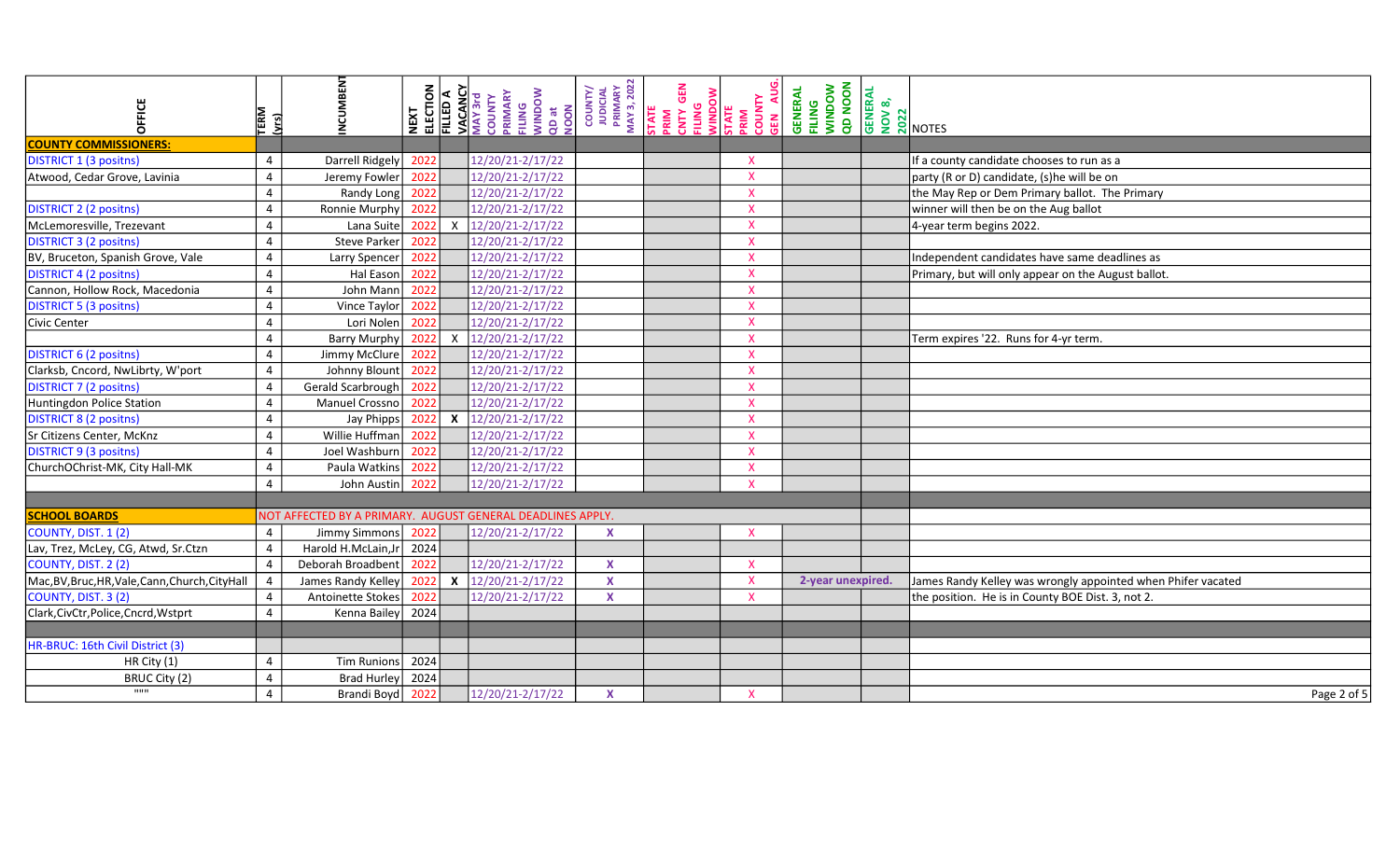| OFFICE                                | TERM<br><u>raj</u> | <b>NCUMBEN</b>         | ELECTION<br>NEXT | <b>FILLED A</b>           | <b>VACANCY</b><br>MAY 3rd<br>COUNTY<br>PRIMARY<br>PLING<br>MUNDOW<br>QD at<br>QD at | COUNTY/<br>JUDICIAL<br>PRIMARY<br>MAY 3, 2022 | <b>STATE</b><br>PRIM<br>PRIM GEN<br>COUNTY<br>MINDOW<br>STATE<br>PRIM<br>COUNTY<br>COUNTY |                           | <b>GENERAL<br/>FILING<br/>WINDOW<br/>QD NOON</b> | <b>GENERAL</b><br>NOV 8,<br>NOV 20<br>2021<br>NOTES |                                       |
|---------------------------------------|--------------------|------------------------|------------------|---------------------------|-------------------------------------------------------------------------------------|-----------------------------------------------|-------------------------------------------------------------------------------------------|---------------------------|--------------------------------------------------|-----------------------------------------------------|---------------------------------------|
| HR-BRUC: At-Large (1)                 | $\overline{4}$     | April Hampton          | 2022             |                           | 12/20/21-2/17/22                                                                    | X                                             |                                                                                           |                           |                                                  |                                                     |                                       |
| HR-BRUC: 15th, 17th, 18th (3)         |                    |                        |                  |                           |                                                                                     |                                               |                                                                                           |                           |                                                  |                                                     |                                       |
| 15th BV (1)                           | $\overline{4}$     | Jeffrey M. Graves      | 2022             |                           | 12/20/21-2/17/22                                                                    | $\mathbf x$                                   |                                                                                           | $\mathsf{X}$              |                                                  |                                                     | Michael Graves                        |
| 17th Vale (1)                         | $\overline{4}$     | Vicki Brown            | 2022             | $\boldsymbol{\mathsf{X}}$ | 12/20/21-2/17/22                                                                    | $\mathbf x$                                   |                                                                                           | $\mathsf{X}$              |                                                  |                                                     | Term expires '22. Runs for 4-yr term. |
| 18th Westport/SG (1)                  | $\overline{4}$     | Nick Maness            | 2024             |                           |                                                                                     |                                               |                                                                                           |                           |                                                  |                                                     |                                       |
|                                       |                    |                        |                  |                           |                                                                                     |                                               |                                                                                           |                           |                                                  |                                                     |                                       |
| HUNTINGDON, At-Large (6)              | 6                  | Clay Nolen             | 2022             | X                         | 12/20/21-2/17/22                                                                    | $\mathbf{x}$                                  |                                                                                           | $\mathsf{X}$              |                                                  |                                                     | Term exp '22. Run 4-yr term.          |
|                                       | 6                  | Vicki L. Williams      | 2022             |                           | 12/20/21-2/17/22                                                                    | $\boldsymbol{\mathsf{x}}$                     |                                                                                           | $\mathsf{X}$              |                                                  |                                                     |                                       |
|                                       | 6                  | Lee Carter             | 2024             |                           |                                                                                     |                                               |                                                                                           |                           |                                                  |                                                     |                                       |
|                                       | 6                  | <b>Brittany Foster</b> | 2024             |                           |                                                                                     |                                               |                                                                                           |                           |                                                  |                                                     |                                       |
|                                       | 6                  | Morgan Butler          | 2026             |                           |                                                                                     |                                               |                                                                                           |                           |                                                  |                                                     |                                       |
|                                       | 6                  | Shawna Smith           | 2026             |                           |                                                                                     |                                               |                                                                                           |                           |                                                  |                                                     |                                       |
|                                       |                    |                        |                  |                           |                                                                                     |                                               |                                                                                           |                           |                                                  |                                                     |                                       |
| MCKENZIE, At-Large (7)                | $\overline{4}$     | Greg Barker            | 2022             |                           | 12/20/21-2/17/22                                                                    | $\boldsymbol{\mathsf{x}}$                     |                                                                                           | $\mathsf{X}$              |                                                  |                                                     |                                       |
| (all must live in Carroll County)     | $\overline{4}$     | LaShonda Williams      | 2022             |                           | 12/20/21-2/17/22                                                                    | $\mathbf{x}$                                  |                                                                                           | $\mathsf{X}$              |                                                  |                                                     |                                       |
|                                       | $\overline{4}$     | Jon Davis              | 2022             |                           | 12/20/21-2/17/22                                                                    | $\mathbf x$                                   |                                                                                           | $\mathsf{X}$              |                                                  |                                                     |                                       |
|                                       | $\overline{4}$     | George Cassidy         | 2022             | $\boldsymbol{\mathsf{X}}$ | 12/20/21-2/17/22                                                                    | $\mathbf x$                                   |                                                                                           | $\mathsf{X}$              |                                                  |                                                     | Term expires '22. Runs for 4-yr term. |
|                                       | $\Delta$           | Karen Fowler           | 2024             |                           |                                                                                     |                                               |                                                                                           |                           |                                                  |                                                     |                                       |
|                                       | $\overline{4}$     | Chad Brown             | 2024             |                           |                                                                                     |                                               |                                                                                           |                           |                                                  |                                                     |                                       |
|                                       | $\overline{a}$     | Misty Aird             | 2024             |                           |                                                                                     |                                               |                                                                                           |                           |                                                  |                                                     |                                       |
|                                       |                    |                        |                  |                           |                                                                                     |                                               |                                                                                           |                           |                                                  |                                                     |                                       |
| SOUTH CARROLL SSD, At-Large (5)       | $\overline{4}$     | <b>Christy Blount</b>  | 2022             |                           | 12/20/21-2/17/22                                                                    | $\mathbf x$                                   |                                                                                           | $\mathsf{X}$              |                                                  |                                                     |                                       |
|                                       | $\Delta$           | Tom R. Miller          | 2022             |                           | 12/20/21-2/17/22                                                                    | $\pmb{\mathsf{X}}$                            |                                                                                           | $\boldsymbol{\mathsf{x}}$ |                                                  |                                                     |                                       |
|                                       | $\Delta$           | Corey Bartholomew      | 2024             |                           |                                                                                     |                                               |                                                                                           |                           |                                                  |                                                     |                                       |
|                                       | $\overline{4}$     | Jeremy Gurley          | 2024             |                           |                                                                                     |                                               |                                                                                           |                           |                                                  |                                                     |                                       |
|                                       | 4                  | Philip Moore           | 2024             |                           |                                                                                     |                                               |                                                                                           |                           |                                                  |                                                     |                                       |
|                                       |                    |                        |                  |                           |                                                                                     |                                               |                                                                                           |                           |                                                  |                                                     |                                       |
| <b>WEST CARROLL SSD: Old Cnty (2)</b> | 4                  | Patrick Lindsey        | 2022             |                           | 12/20/21-2/17/22                                                                    | $\boldsymbol{\mathsf{x}}$                     |                                                                                           | $\mathsf{X}$              |                                                  |                                                     |                                       |
|                                       | $\overline{4}$     | Jeremy Jackson         | 2024             |                           |                                                                                     |                                               |                                                                                           |                           |                                                  |                                                     |                                       |
| <b>WEST CARROLL SSD: Old Atwd (2)</b> | $\overline{4}$     | David Hilliard         | 2022             | X                         | 12/20/21-2/17/22                                                                    | $\mathbf{x}$                                  |                                                                                           | $\mathsf{X}$              |                                                  |                                                     | Term expires '22. Runs for 4-yr term. |
|                                       | 4                  | William Robinson       | 2024             |                           |                                                                                     |                                               |                                                                                           |                           |                                                  |                                                     |                                       |
| <b>WEST CARROLL SSD: Old Trez (2)</b> | $\overline{4}$     | Kimberly Smith         | 2022             | X                         | 12/20/21-2/17/22                                                                    | $\mathbf{x}$                                  |                                                                                           | $\mathsf{X}$              |                                                  |                                                     | Term expires '22. Runs for 4-yr term. |
|                                       | 4                  | Misty Mitchell         | 2024             |                           |                                                                                     |                                               |                                                                                           |                           |                                                  |                                                     | Page 3 of 5                           |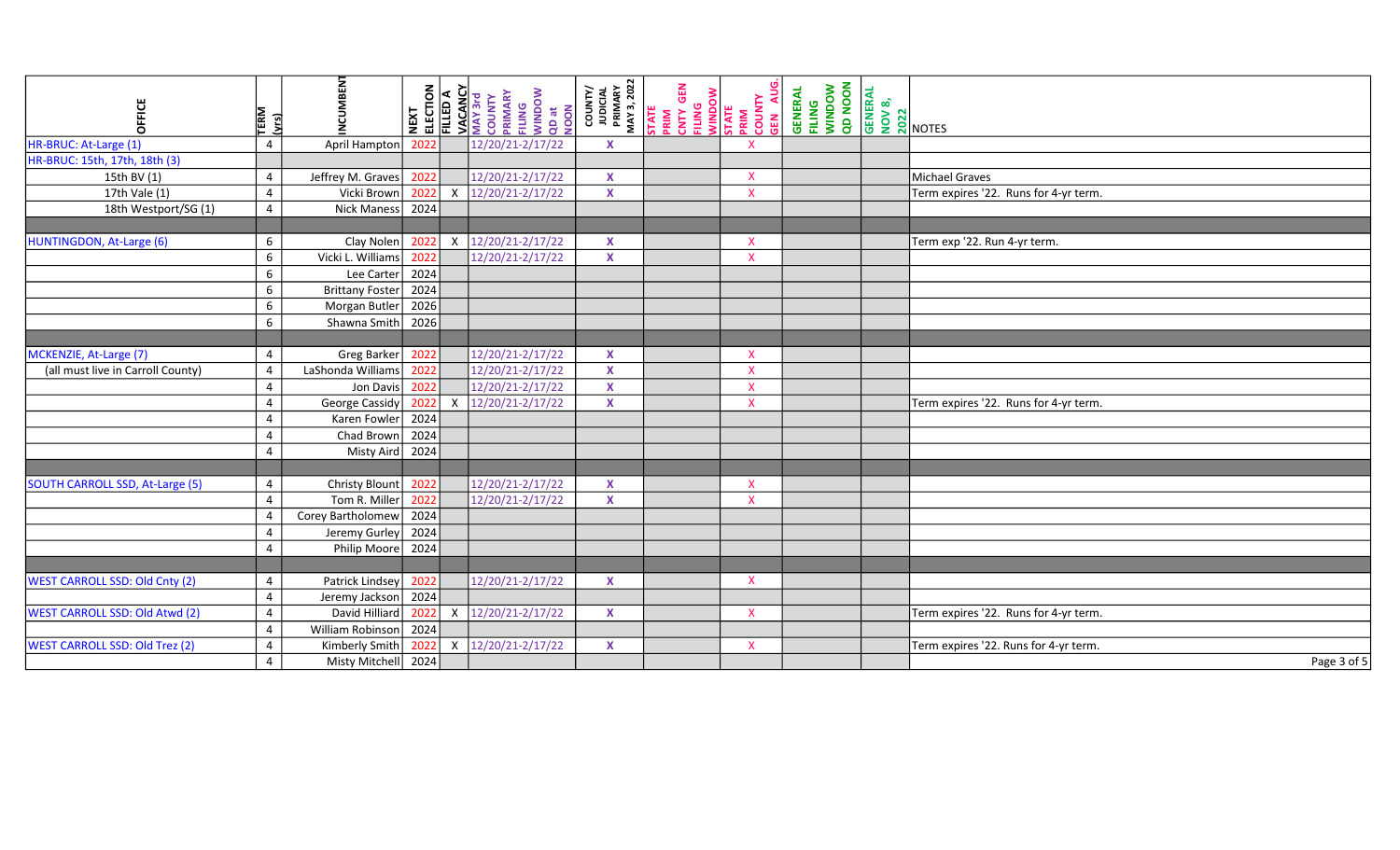| OFFICE                                 | TERM<br><u>(vrs</u> | <b>NCUMBEN</b>                                                               | ELECTION<br>NEXT | <b>FILLED A</b>  | <b>VACANCY</b><br>MAY 3rd<br>COUNTY<br>PRIMARY<br>FILING<br>NUDOW<br>NOON<br>NOON           | COUNTY/<br>JUDICIAL<br>PRIMARY<br>MAY 3, 2022 | STATE<br>PRIM<br>CNTY GEN | <b>FILING<br/> WINDOW<br/> STATE<br/> COUNTY<br/> COUNTY</b><br>GEN AUC | FILING<br>WINDOW<br>QD NOON<br><b>GENERAL</b> | <b>GENERAL</b><br><b>GENERA</b><br><b>DO 2021</b><br><b>NOTES</b> |                                     |
|----------------------------------------|---------------------|------------------------------------------------------------------------------|------------------|------------------|---------------------------------------------------------------------------------------------|-----------------------------------------------|---------------------------|-------------------------------------------------------------------------|-----------------------------------------------|-------------------------------------------------------------------|-------------------------------------|
| <b>MUNICIPALS</b>                      |                     | NOT AFFECTED BY A PRIMARY. AUG. (Clarksburg) & NOV. GENERAL DEADLINES APPLY. |                  |                  |                                                                                             |                                               |                           |                                                                         |                                               |                                                                   |                                     |
| <b>Atwood - No Property Rights</b>     |                     |                                                                              |                  |                  |                                                                                             |                                               |                           |                                                                         |                                               |                                                                   |                                     |
| Mayor                                  | $\overline{4}$      | James R. Halford                                                             | 2022             |                  |                                                                                             |                                               |                           |                                                                         | $6/20 - 8/18/22$                              | $\pmb{\mathsf{X}}$                                                |                                     |
| Alderman                               | $\overline{4}$      | Jim Lewis                                                                    | 2022             |                  |                                                                                             |                                               |                           |                                                                         | 6/20-8/18/22                                  | $\pmb{\mathsf{X}}$                                                |                                     |
| Alderman                               | $\overline{4}$      | L.N. McNabb, Jr.                                                             | 2022             |                  |                                                                                             |                                               |                           |                                                                         | 6/20-8/18/22                                  | $\pmb{\mathsf{X}}$                                                |                                     |
| Alderman                               | $\overline{4}$      | Mike Tolley                                                                  | 2024             |                  |                                                                                             |                                               |                           |                                                                         |                                               |                                                                   |                                     |
| Alderman                               | $\overline{4}$      | Ricky Long                                                                   | 2024             |                  |                                                                                             |                                               |                           |                                                                         |                                               |                                                                   |                                     |
|                                        |                     |                                                                              |                  |                  |                                                                                             |                                               |                           |                                                                         |                                               |                                                                   |                                     |
| <b>Bruceton - Property Rights</b>      |                     |                                                                              |                  |                  |                                                                                             |                                               |                           |                                                                         |                                               |                                                                   |                                     |
| Mayor                                  | $\overline{4}$      | Robert T. Keeton, III                                                        | 2022             |                  |                                                                                             |                                               |                           |                                                                         | 6/20-8/18/22                                  | $\boldsymbol{\mathsf{X}}$                                         |                                     |
| Alderman                               | $\overline{4}$      | Jack Blocker                                                                 | 2022             | $\boldsymbol{X}$ |                                                                                             |                                               |                           |                                                                         | $6/20 - 8/18/22$                              | $\pmb{\mathsf{X}}$                                                | Vacancy filled 9/2021.              |
| Alderman                               | $\overline{4}$      | James Butler                                                                 | 2022             |                  |                                                                                             |                                               |                           |                                                                         | 6/20-8/18/22                                  | $\mathsf X$                                                       |                                     |
| Alderman                               | $\overline{4}$      | Chris Cole                                                                   | 2024             |                  |                                                                                             |                                               |                           |                                                                         |                                               |                                                                   |                                     |
| Alderman                               | $\overline{4}$      | Robrt T.Scotty Higdon                                                        | 2024             |                  |                                                                                             |                                               |                           |                                                                         |                                               |                                                                   |                                     |
| Alderman                               | $\overline{4}$      | <b>Cliff Sturdivant</b>                                                      | 2024             |                  |                                                                                             |                                               |                           |                                                                         |                                               |                                                                   |                                     |
|                                        |                     |                                                                              |                  |                  |                                                                                             |                                               |                           |                                                                         |                                               |                                                                   |                                     |
| <b>Clarksburg - No Property Rights</b> |                     | CLARKSBURG IS THE ONLY CITY ELECTION IN AUGUST.                              |                  |                  |                                                                                             |                                               |                           |                                                                         |                                               |                                                                   |                                     |
| Mayor                                  | $\overline{4}$      | Howell Todd                                                                  | 2022             |                  |                                                                                             |                                               | $2/7 - 4/7/22$            | $\mathsf{X}$                                                            |                                               |                                                                   |                                     |
| Alderman                               | $\overline{4}$      | <b>Judy Grant Smith</b>                                                      | 2022             |                  |                                                                                             |                                               | $2/7 - 4/7/22$            | $\boldsymbol{\mathsf{X}}$                                               |                                               |                                                                   |                                     |
| Alderman                               | $\overline{4}$      | <b>Barbara McClure</b>                                                       | 2022             |                  |                                                                                             |                                               | 2/7-4/7/22                | $\mathbf{x}$                                                            |                                               |                                                                   |                                     |
|                                        |                     |                                                                              |                  |                  |                                                                                             |                                               |                           |                                                                         |                                               |                                                                   |                                     |
| <b>Hollow Rock - Property Rights</b>   |                     |                                                                              |                  |                  |                                                                                             |                                               |                           |                                                                         |                                               |                                                                   |                                     |
| Mayor                                  | $\overline{4}$      | Rob Woods                                                                    | 2022             |                  |                                                                                             |                                               |                           |                                                                         | 6/20-8/18/22                                  | $\mathsf{X}$                                                      |                                     |
| Alderman                               | $\overline{4}$      | <b>Bobby Brotherton</b>                                                      | 2022             |                  |                                                                                             |                                               |                           |                                                                         | $6/20 - 8/18/22$                              | $\mathsf{X}$                                                      |                                     |
| Alderman                               | $\overline{4}$      | Angela Stockdale                                                             | 2022             |                  |                                                                                             |                                               |                           |                                                                         | 6/20-8/18/22                                  | $\pmb{\mathsf{X}}$                                                |                                     |
| Alderman                               | $\overline{4}$      | Susan Moon                                                                   | 2022             | $\mathsf X$      |                                                                                             |                                               |                           |                                                                         | 6/20-8/18/22                                  | X                                                                 | Unexpired 2-yr term. Run again '24. |
| Alderman                               | $\overline{4}$      | Curt Lumley                                                                  | 2024             |                  |                                                                                             |                                               |                           |                                                                         |                                               |                                                                   |                                     |
| Alderman                               | $\overline{4}$      | Morris L. Rogers                                                             | 2024             |                  |                                                                                             |                                               |                           |                                                                         |                                               |                                                                   |                                     |
|                                        |                     |                                                                              |                  |                  |                                                                                             |                                               |                           |                                                                         |                                               |                                                                   |                                     |
| Huntingdon - Property Rights           |                     |                                                                              |                  |                  |                                                                                             |                                               |                           |                                                                         |                                               |                                                                   |                                     |
| Mayor                                  | $\overline{4}$      | Dale R. Kelley                                                               | 2024             |                  |                                                                                             |                                               |                           |                                                                         |                                               |                                                                   |                                     |
| <b>Council Member</b>                  | $\overline{4}$      | Carl R. Byars                                                                | 2024             |                  |                                                                                             |                                               |                           |                                                                         |                                               |                                                                   |                                     |
| <b>Council Member</b>                  | $\overline{4}$      | Charles W. Hodges                                                            | 2024             |                  |                                                                                             |                                               |                           |                                                                         |                                               |                                                                   |                                     |
| Council Member                         | $\overline{4}$      | Nina R. Smothers                                                             | 2024             |                  |                                                                                             |                                               |                           |                                                                         |                                               |                                                                   |                                     |
| <b>Council Member</b>                  | $\overline{4}$      | <b>William Atkins</b>                                                        | 2022             | $\boldsymbol{X}$ |                                                                                             |                                               |                           |                                                                         | $6/20 - 8/18/22$                              |                                                                   | Unexp 2-yr term. Run 2024, too.     |
|                                        |                     |                                                                              |                  |                  |                                                                                             |                                               |                           |                                                                         |                                               |                                                                   | Page 4 of 5                         |
| OFFICE                                 | TERM<br><u>(si</u>  | NCUMBEN <sup>-</sup>                                                         | ELECTION<br>NEXT | <b>FILLED A</b>  | <b>VACANCY</b><br>MAY 3rd<br>COUNTY<br>COUNTY<br>PRIMARY<br>PLING<br>SOD at<br>OON<br>QD at | COUNTY/<br>JUDICIAL<br>PRIMARY<br>MAY 3, 2022 | PRIM<br>CNTY GEN<br>TATE  | AUG.<br>FILING<br>WINDOW<br>STATE<br>PRIM<br><b>COUNTY</b><br>GEN AU    | FILING<br>WINDOW<br>QD NOON<br><b>GENERAL</b> | <b>GENERAL</b><br><b>NOV 8,<br/>2022</b><br>2022 NOTES            |                                     |
| McKenzie - Property Rights             |                     |                                                                              |                  |                  |                                                                                             |                                               |                           |                                                                         |                                               |                                                                   |                                     |